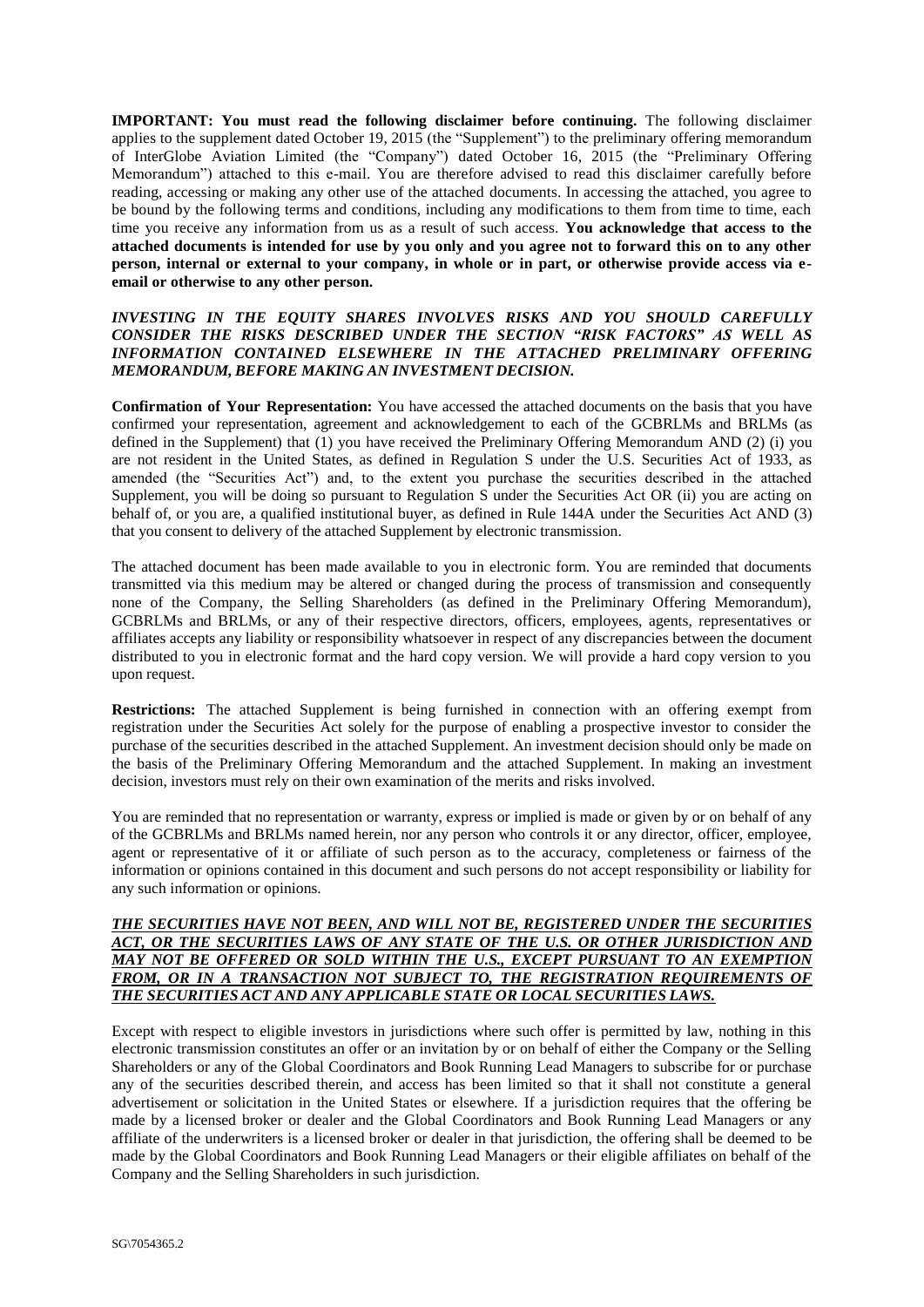You are reminded that you have accessed the attached Supplement on the basis that you are a person into whose possession this Supplement may be lawfully delivered in accordance with the laws of the jurisdiction in which you are located and you may not nor are you authorized to deliver or forward this document, electronically or otherwise, to any other person. The materials relating to the offering of securities referred to in the Supplement do not constitute, and may not be used in connection with, an offer or solicitation in any place where offers or solicitations are not permitted by law. If you have gained access to this transmission contrary to the foregoing restrictions, you will be unable to purchase any of the securities described therein.

This e-mail and the attached Supplement are intended only for use by the addressee named herein and may contain legally privileged and/or confidential information. If you are not the intended recipient of this e-mail or the attached Supplement, you are hereby notified that any dissemination, distribution or copying of this e-mail or the attached Supplement is strictly prohibited. If you have received this e-mail and the attached Supplement in error, please immediately notify us by reply e-mail and destroy any printouts of it.

**Actions that You May Not Take:** You should not reply by e-mail to this announcement, and you may not purchase any securities by doing so. Any reply e-mail communications, including those you generate by using the "Reply" function on your e-mail software, will be ignored, rejected or deleted.

### *YOU ARE NOT AUTHORIZED AND YOU MAY NOT FORWARD OR DELIVER THE ATTACHED SUPPLEMENT, ELECTRONICALLY OR OTHERWISE, TO ANY OTHER PERSON OR REPRODUCE SUCH SUPPLEMENT IN ANY MANNER WHATSOEVER. ANY FORWARDING, DISTRIBUTION OR REPRODUCTION OF THIS DOCUMENT AND THE ATTACHED SUPPLEMENT IN WHOLE OR IN PART IS UNAUTHORIZED. FAILURE TO COMPLY WITH THIS DIRECTIVE MAY RESULT IN A VIOLATION OF THE SECURITIES ACT OR THE APPLICABLE LAWS OF OTHER JURISDICTIONS.*

You are responsible for protecting against viruses and other destructive items. Your use of this e-mail is at your own risk and it is your responsibility to take precautions to ensure that it is free from viruses and other items of a destructive nature.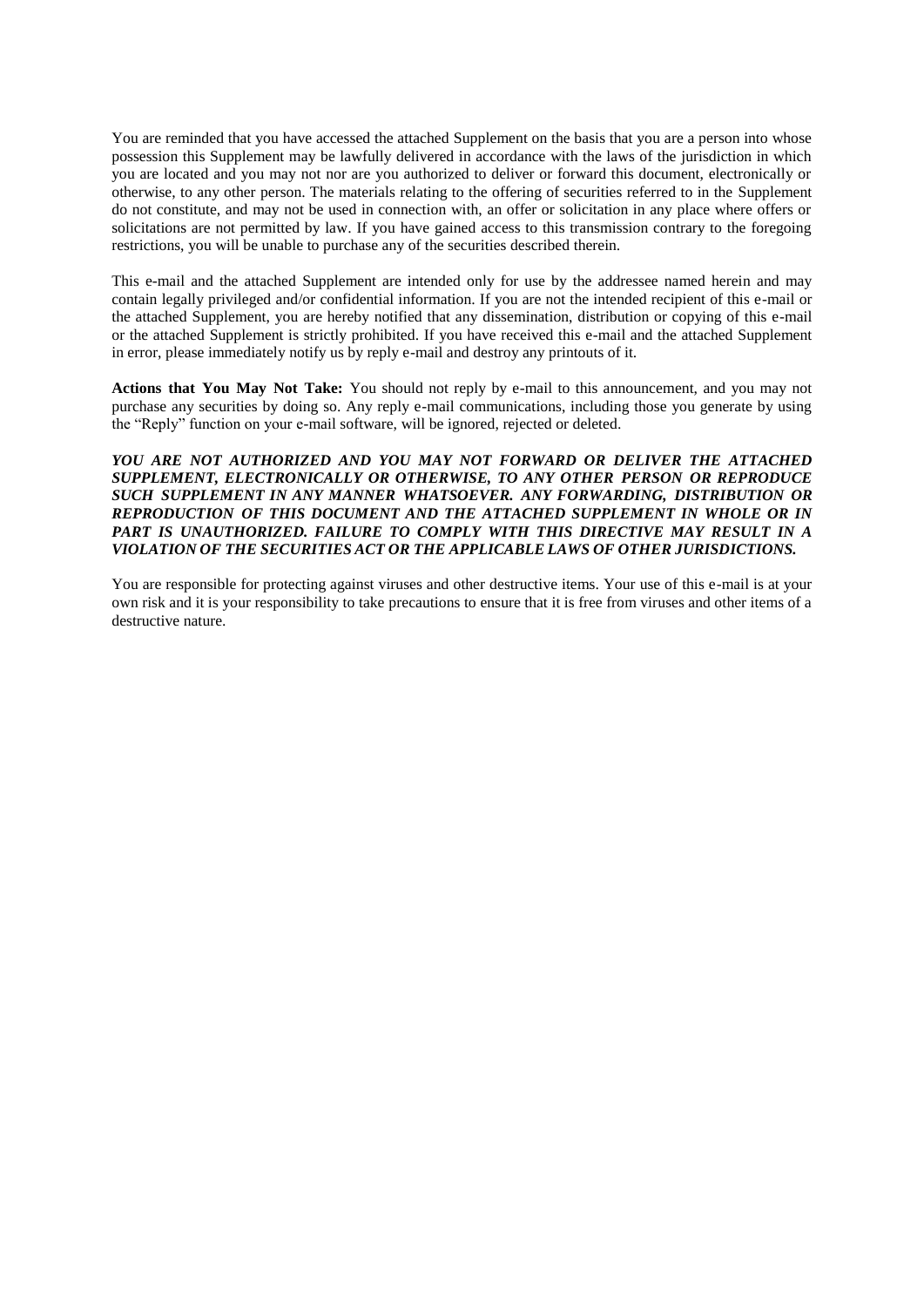#### **STRICTLY CONFIDENTIAL**

### **SUPPLEMENT TO PRELIMINARY OFFERING MEMORANDUM (SUBJECT TO COMPLETION)**

**INTERGLOBE AVIATION LIMITED**

(Incorporated with limited liability under the laws of the Republic of India)

# **Public Offer of [●] Equity Shares**

### **Price Band: ₹ 700 to ₹ 765 per Equity Share**

This is a supplement ("Supplement") to the preliminary offering memorandum dated October 16, 2015 ("Preliminary Offering Memorandum") relating to an initial public offering of [●] Equity Shares of face value ₹10 each (the "Equity Shares") of InterGlobe Aviation Limited (the "Company") for cash at a price of ₹ [●] per Equity Share (the "Offer Price") including a share premium of  $\bar{\tau}$  [ $\bullet$ ] per Equity Share, aggregating up to  $\bar{\tau}$  [ $\bullet$ ] million, consisting of a fresh issue of  $\lceil \bullet \rceil$  Equity Shares by our Company aggregating up to  $\bar{\tau}$  12,722 million (the "Fresh Issue") and an offer for sale of selling shareholders of up to 26,112,000 Equity Shares aggregating up to ₹ [●] million ("Offer For Sale") comprising 3,290,419 Equity Shares by Interglobe Enterprises Limited, 3,006,000 Equity Shares by Mr. Rahul Bhatia, 3,759,638 Equity Shares by Mr. Rakesh Gangwal, 601,200 Equity Shares by Mr. Anil Chanana, 149,900 Equity Shares by Dr. Asha Mukherjee, 300,600 Equity Shares by Mr. Kunal Chanana, 6,012,000 Equity Shares by Mr. Newton Bruce Ashby, 100,200 Equity Shares by Mr. Sanjay Kumar, 84,000 Equity Shares by Mr. Shakti Swarup Lumba, 2,227,316 Equity Shares by Ms. Shobha Gangwal, 1,442,000 Equity Shares by Mr. Steven Eugene Harfst, 1,503,000 Equity Shares by Paul Carl Schorr, IV (Nominee of G5 Investments) and 3,635,727 Equity Shares by The Chinkerpoo Family Trust (Trustees: Ms. Shobha Gangwal & J. P. Morgan Trust Company of Delaware) (collectively referred to as the "Selling Shareholders"). The Fresh Issue and the Offer for Sale are together referred to as the "Issue."

The Preliminary Offering Memorandum is required to be read in conjunction with this Supplement. The Preliminary Offering Memorandum is hereby supplemented as follows:

The Offer for Sale of up to 26,112,000 Equity Shares should now be read as up to 22,824,018 Equity Shares. Further, up to 3,759,638 Equity Shares proposed to be sold by Mr. Rakesh Gangwal should now be read as up to 2,741,287 Equity Shares, 2,227,316 Equity Shares proposed to be sold by Ms. Shobha Gangwal should now be read as up to 1,169,142 Equity Shares and 3,635,727 Equity Shares proposed to be sold by The Chinkerpoo Family Trust (Trustee: Ms. Shobha Gangwal & J. P. Morgan Trust Company of Delaware) should now be read as up to 2,424,270 Equity Shares.

**Investing in the Equity Shares involves risks. See "Risk Factors" beginning on page 20 of the Red Herring Prospectus and "Additional Risk Factors for International Investors" beginning on page Wrap-12 of the preliminary international wrap included in the Preliminary Offering Memorandum to read about material factors investors should consider before investing in the Equity Shares.**

*The Equity Shares have not been and will not be registered under the Securities Act or any other applicable law of the United States and, unless so registered, may not be offered or sold within the United States except pursuant to an exemption from, or in a transaction not subject to, the registration requirements of the Securities Act and applicable state securities laws. Accordingly, the Equity Shares are being offered and sold (a) in the United States only to persons reasonably believed to be "qualified institutional buyers" (as defined in Rule 144A under the Securities Act and referred to in the Preliminary Offering Memorandum as "U.S. QIBs", for the avoidance of doubt, the term U.S. QIBs does not refer to a category of institutional investors defined under Indian regulations and referred to in the Red Herring Prospectus as "QIBs") in transactions exempt from the registration requirements of the Securities Act and (b) outside the United States in compliance with Regulation S and the applicable laws of the jurisdiction where those offers and sales occur. The Equity Shares are not transferable except in accordance with the restrictions described under "Transfer Restrictions" beginning on page Wrap-22 of the Preliminary Offering Memorandum. The Offer will be conducted in compliance with the applicable SEBI regulations.*